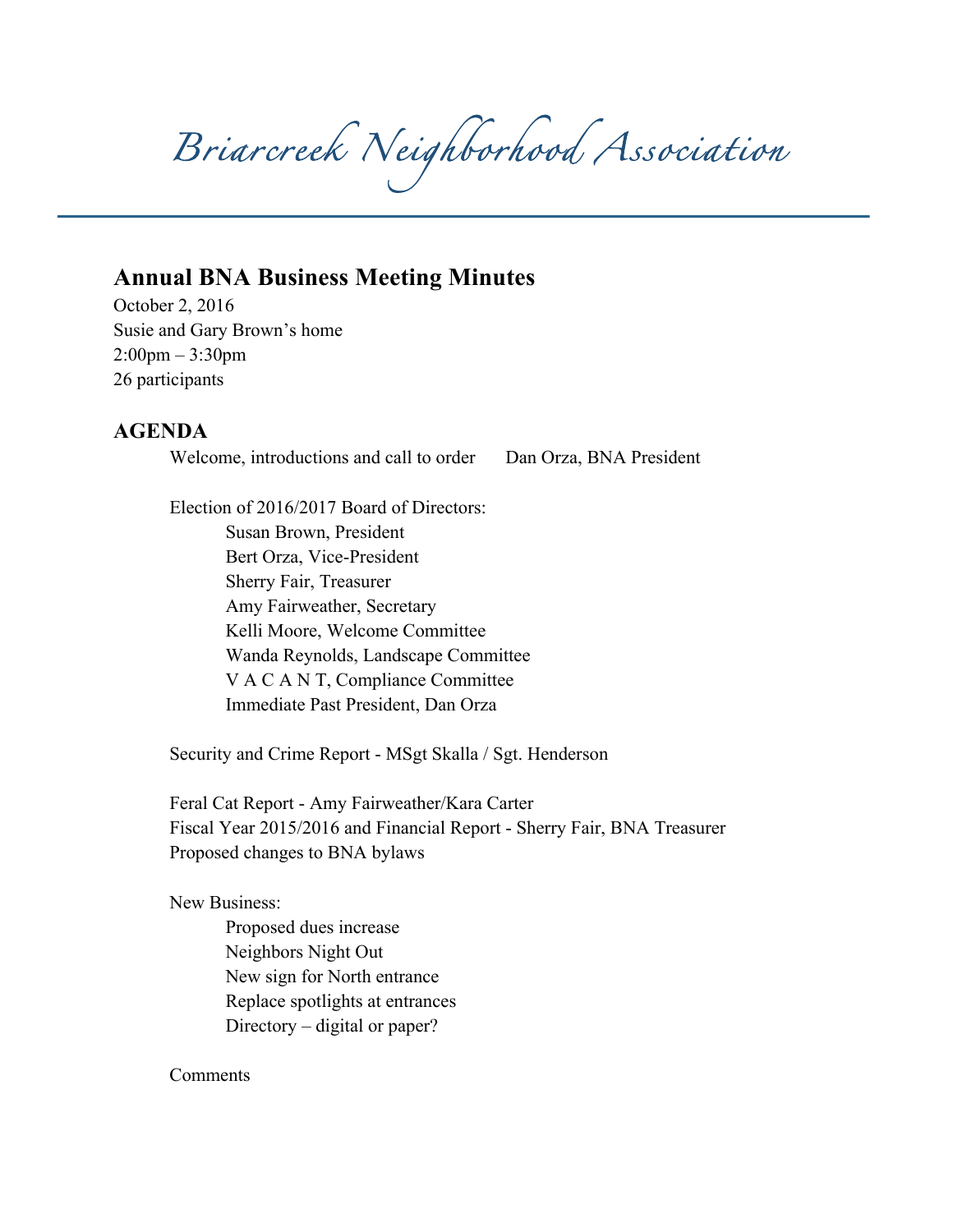## **BNA Meeting Minutes ~ By Amy Fairweather, BNA Secretary**

Board Members in attendance: Dan Orza, BNA President, Sherry Fair, BNA Treasurer, Susie Brown BNA Vice-President, Wanda Reynolds, Landscape Committee Chair

Meeting was called to order by Dan Orza, 2015/2016 BNA President

Welcome/Introductions

Election of 2016/2017 Board of Directors

- Motion made by Marilyn Smalley to approve the new 2016/2017 Executive Board
- Seconded by Carolyn Sims
	- o Motion was Approved

Security and Crime Report - MSgt Robert Skalla, OKC Police

MSgt Skalla provided informational packets. Crime rate for BNA in the past 6 months looks great. Only 3 disturbances (1 break-in, 2 cars rummaged through - doors were unlocked). Msgt. Skalla reinforced message to always call 911. It is not just for emergency: call for suspicious activity; for vandalism and any crime (no matter how small); if police activity in the neighborhood and want to know what's going on.

Feral Cat Report - Kara Carter

- Kara Carter and Amy Fairweather have volunteered to Trap and Neuter/Spay (TNR) the feral cats near their property. They will also provide assistance as needed for other parts of the neighborhood. They reported on their contact with rescue groups and the OKC Humane Society regarding how to address the problem. Kara explained in detail the Humane Society research and positive results from TNR practices to control feral cat communities. Q&A session produced good how and why questions and answers.
- Approval of Fiscal Year 2015/2016 financials report provided by Sherry Fair. *Treasurer reports can be provided upon request.*

Approval of Proposed Changes to Bylaws – due to time contraists, this item was minimally discussed and can be addressed at a follow-up meeting.

New Business:

- Increase the BNA yearly association dues
	- o Currently \$50/fiscal year